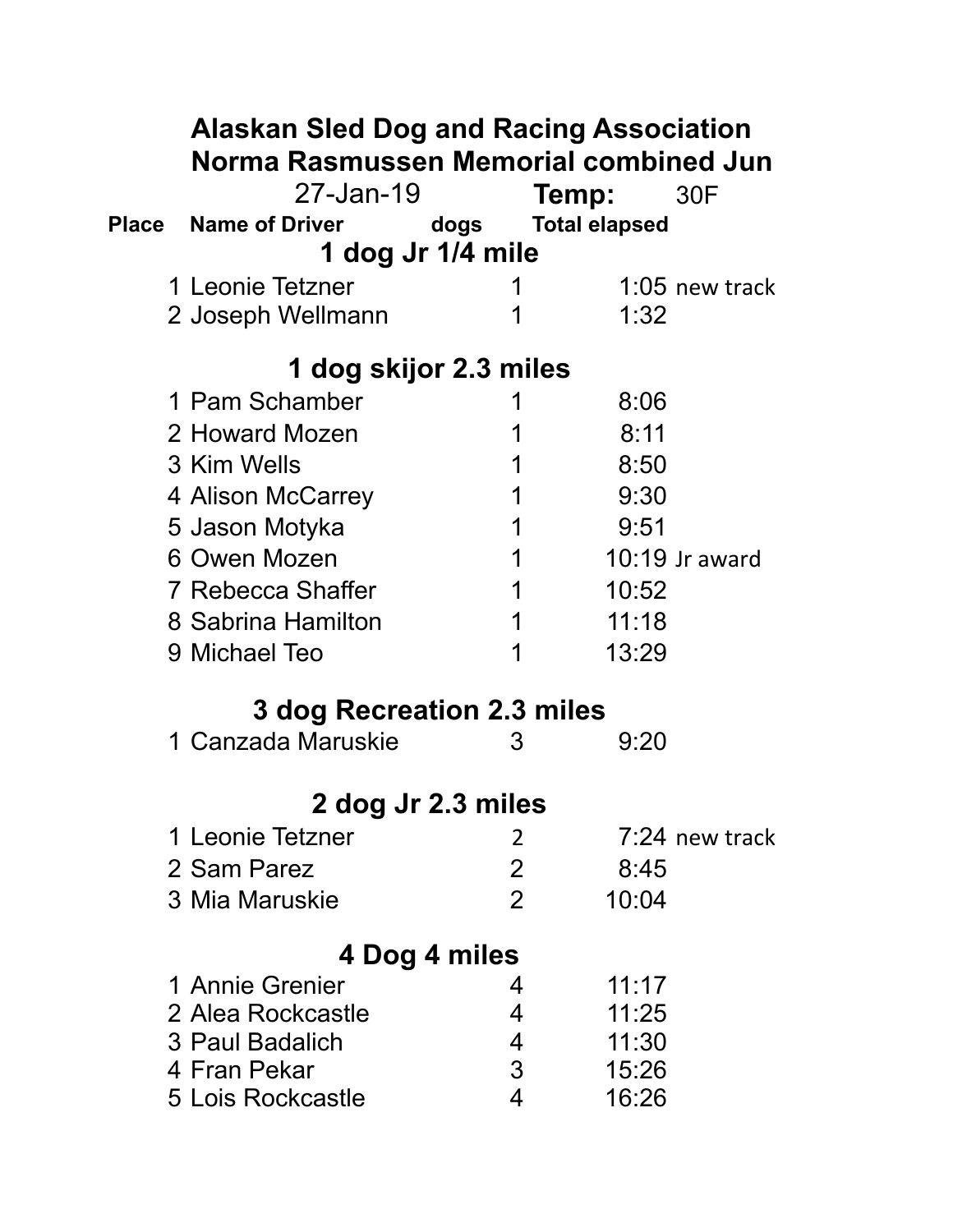| 3 Dog Jr 4 miles |  |  |  |  |  |  |
|------------------|--|--|--|--|--|--|
| 15:03            |  |  |  |  |  |  |
|                  |  |  |  |  |  |  |
| 17:07            |  |  |  |  |  |  |
| 17:16            |  |  |  |  |  |  |
| 17:49            |  |  |  |  |  |  |
| 18:48            |  |  |  |  |  |  |
| 19:28            |  |  |  |  |  |  |
| 20:56            |  |  |  |  |  |  |
| 20:57            |  |  |  |  |  |  |
|                  |  |  |  |  |  |  |

## 8 dog 8 miles

| 1 Michael Tetzner  | 24:22:00 |
|--------------------|----------|
| 2 Doreen Tetzner   | 24:56:00 |
| 3 Canzada Maruskie | 26:56:00 |